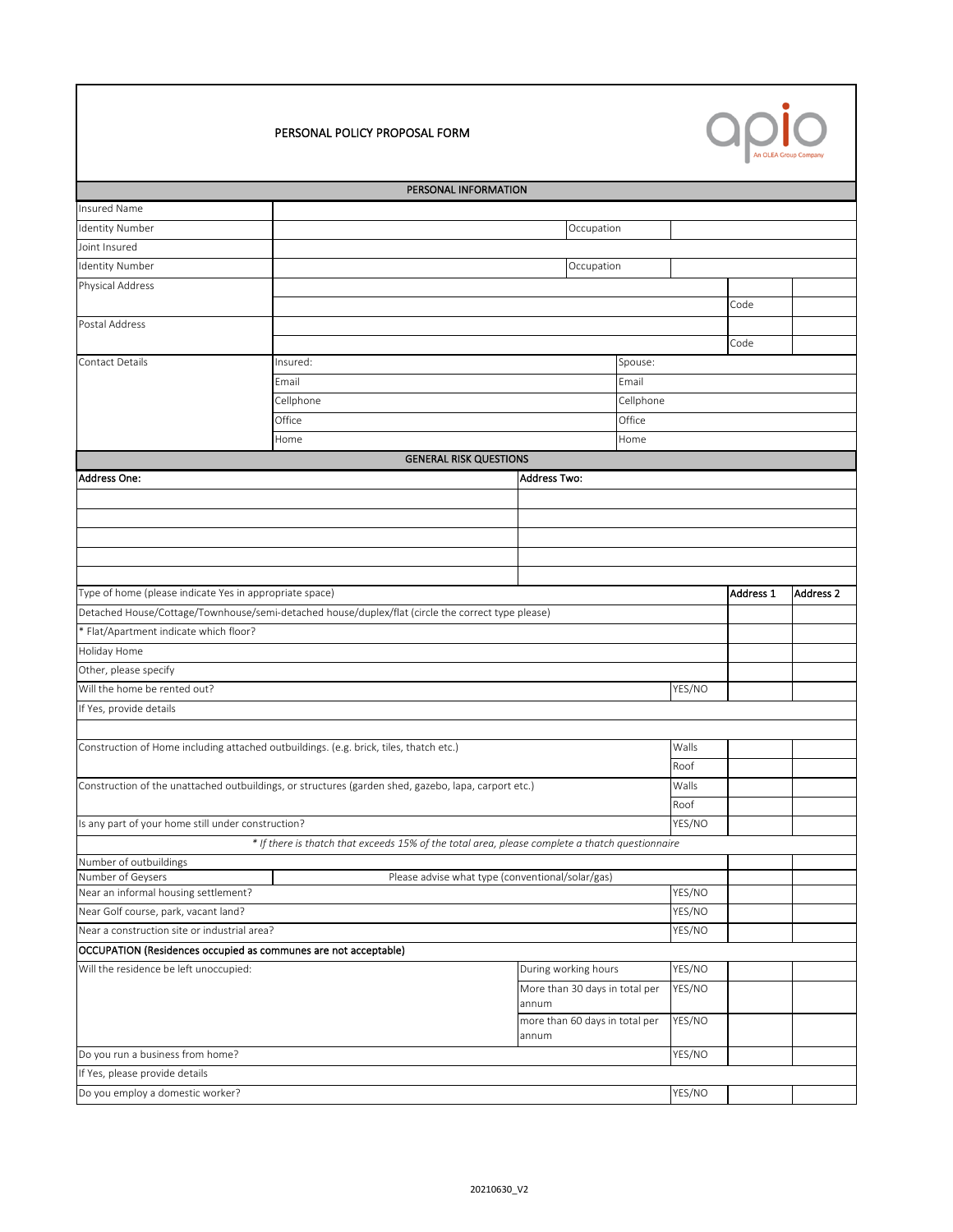|                                                                                   | SECURITY (High Security Complex/ Apartment or Estate/ Retirement Village)<br>You must answer Yes to all the question below in order to waive the minimum securty requirements                                                                                                                                                                                                                                                                                                                                                                                                                                              |                                                         |                 |              |             |                 |          |
|-----------------------------------------------------------------------------------|----------------------------------------------------------------------------------------------------------------------------------------------------------------------------------------------------------------------------------------------------------------------------------------------------------------------------------------------------------------------------------------------------------------------------------------------------------------------------------------------------------------------------------------------------------------------------------------------------------------------------|---------------------------------------------------------|-----------------|--------------|-------------|-----------------|----------|
|                                                                                   | * Is the perimeter of the complex / apartment block completely walled / fenced with a solid wall (not prefab post and panel), or \YES/NO                                                                                                                                                                                                                                                                                                                                                                                                                                                                                   | steel palisade fence, of at least 1.8 meters in height? |                 |              |             |                 |          |
|                                                                                   | * Is the perimeter wall / steel fence completely protected on top by spikes / razor wire /electric fencing or a laser alarm? YES/NO                                                                                                                                                                                                                                                                                                                                                                                                                                                                                        |                                                         |                 |              |             |                 |          |
| One of the following must apply                                                   |                                                                                                                                                                                                                                                                                                                                                                                                                                                                                                                                                                                                                            |                                                         |                 |              |             |                 |          |
|                                                                                   | * Is there a guard at each entrance gate 24 hours a day? YES/NO                                                                                                                                                                                                                                                                                                                                                                                                                                                                                                                                                            |                                                         |                 |              |             |                 |          |
|                                                                                   | * Do visitors and employees have to sign in to gain access?                                                                                                                                                                                                                                                                                                                                                                                                                                                                                                                                                                |                                                         |                 |              | YES/NO      |                 |          |
|                                                                                   | *Are visitors licence discs and licence cards scanned to gain access?                                                                                                                                                                                                                                                                                                                                                                                                                                                                                                                                                      |                                                         |                 |              | YES/NO      |                 |          |
|                                                                                   | * Do visitors and employees have to contact the owner to gain access?                                                                                                                                                                                                                                                                                                                                                                                                                                                                                                                                                      |                                                         |                 |              | YES/NO      |                 |          |
|                                                                                   | SECURITY (Not in a complex or an estate) Minimum security is either:<br>1. Burglar bars on opening windows and security gates on external doors (sliding doors require a pin lock system)<br>or<br>2. An Alarm linked to an armed response company<br>(Please refer to your quote for further details)                                                                                                                                                                                                                                                                                                                     |                                                         |                 |              |             |                 |          |
| Are all opening windows including louvres burglar-barred?                         |                                                                                                                                                                                                                                                                                                                                                                                                                                                                                                                                                                                                                            |                                                         |                 |              | YES/NO      |                 |          |
| Does any outbuilding or garage adjoining the residence have an interleading door? |                                                                                                                                                                                                                                                                                                                                                                                                                                                                                                                                                                                                                            |                                                         |                 |              | YES/NO      |                 |          |
| * If Yes, is this door protected by an alarm or security gate?                    |                                                                                                                                                                                                                                                                                                                                                                                                                                                                                                                                                                                                                            |                                                         |                 |              | YES/NO      |                 |          |
| Does your home have external sliding doors?                                       |                                                                                                                                                                                                                                                                                                                                                                                                                                                                                                                                                                                                                            |                                                         |                 |              | YES/NO      |                 |          |
| to the existing door lock, or a security gate?                                    | * If Yes, are they all fitted with a second lock that is either a key operated locking bolt or locking pin, fitted in a 90 degree plane                                                                                                                                                                                                                                                                                                                                                                                                                                                                                    |                                                         |                 |              | YES/NO      |                 |          |
| Are all other external access doors fitted with security gates?                   |                                                                                                                                                                                                                                                                                                                                                                                                                                                                                                                                                                                                                            |                                                         |                 |              | YES/NO      |                 |          |
|                                                                                   | Is the perimeter of your property walled/fenced with a wall or steel fence of at least 1.8m in height?                                                                                                                                                                                                                                                                                                                                                                                                                                                                                                                     |                                                         |                 |              | YES/NO      |                 |          |
| Are there full-time security guards on your property?                             |                                                                                                                                                                                                                                                                                                                                                                                                                                                                                                                                                                                                                            |                                                         |                 |              | YES/NO      |                 |          |
|                                                                                   | Is the residence protected with an approved alarm system linked to a 24-hour control room with armed response                                                                                                                                                                                                                                                                                                                                                                                                                                                                                                              |                                                         |                 |              | YES/NO      |                 |          |
| Is there electrical fencing on the perimeter wall?                                |                                                                                                                                                                                                                                                                                                                                                                                                                                                                                                                                                                                                                            |                                                         |                 |              | YES/NO      |                 |          |
| Are there beams in the garden?                                                    |                                                                                                                                                                                                                                                                                                                                                                                                                                                                                                                                                                                                                            |                                                         |                 |              | YES/NO      |                 |          |
|                                                                                   |                                                                                                                                                                                                                                                                                                                                                                                                                                                                                                                                                                                                                            | <b>BANKING DETAILS</b>                                  |                 |              |             |                 |          |
| Premium Payment Method                                                            |                                                                                                                                                                                                                                                                                                                                                                                                                                                                                                                                                                                                                            | Annual                                                  | Monthly         |              | Strike Date |                 | 1/3/5/10 |
| Banking Institution                                                               |                                                                                                                                                                                                                                                                                                                                                                                                                                                                                                                                                                                                                            |                                                         |                 | Account Type |             |                 |          |
| Branch                                                                            |                                                                                                                                                                                                                                                                                                                                                                                                                                                                                                                                                                                                                            |                                                         | Branch Code     |              |             |                 |          |
| Account Holder                                                                    |                                                                                                                                                                                                                                                                                                                                                                                                                                                                                                                                                                                                                            |                                                         | Account Number  |              |             |                 |          |
| Risk Services.                                                                    | I/We hereby request Apio Risk Services to draw against my/our existing account with the above-mentioned bank, the amount necessary for payment of the monthly<br>amount due in respect of the above-mentioned insurance. This authority may be cancelled by me/us by giving thirty days' notice in writing, but I/we understand that<br>I/we shall not be entitled to any refund of amounts which Apio Risk Services have withdrawn while this authority was in force if such amounts were legally owing to Apio<br>Receipt of this instruction by Apio Risk Services shall be regarded as receipt thereof by my/our bank. |                                                         |                 |              |             |                 |          |
| Signature of Account Holder<br>Date                                               |                                                                                                                                                                                                                                                                                                                                                                                                                                                                                                                                                                                                                            |                                                         |                 |              |             |                 |          |
| Address of account holder (if different from the policyholder)                    |                                                                                                                                                                                                                                                                                                                                                                                                                                                                                                                                                                                                                            |                                                         |                 |              |             |                 |          |
|                                                                                   | <b>INSURANCE HISTORY</b>                                                                                                                                                                                                                                                                                                                                                                                                                                                                                                                                                                                                   |                                                         |                 |              |             |                 |          |
| Insurer                                                                           |                                                                                                                                                                                                                                                                                                                                                                                                                                                                                                                                                                                                                            | <b>Policy Number</b>                                    | Period of cover |              |             | Claims (Yes/No) |          |
|                                                                                   |                                                                                                                                                                                                                                                                                                                                                                                                                                                                                                                                                                                                                            |                                                         |                 |              |             |                 |          |
|                                                                                   |                                                                                                                                                                                                                                                                                                                                                                                                                                                                                                                                                                                                                            |                                                         |                 |              |             |                 |          |
|                                                                                   |                                                                                                                                                                                                                                                                                                                                                                                                                                                                                                                                                                                                                            |                                                         |                 |              |             |                 |          |
| Any claims in the past three years? If yes, please provide details                |                                                                                                                                                                                                                                                                                                                                                                                                                                                                                                                                                                                                                            |                                                         |                 |              |             |                 |          |
| Date of Loss                                                                      | <b>Policy Section</b>                                                                                                                                                                                                                                                                                                                                                                                                                                                                                                                                                                                                      |                                                         | Description     |              |             | Amount          |          |
|                                                                                   |                                                                                                                                                                                                                                                                                                                                                                                                                                                                                                                                                                                                                            |                                                         |                 |              |             |                 |          |
|                                                                                   |                                                                                                                                                                                                                                                                                                                                                                                                                                                                                                                                                                                                                            |                                                         |                 |              |             |                 |          |
|                                                                                   |                                                                                                                                                                                                                                                                                                                                                                                                                                                                                                                                                                                                                            |                                                         |                 |              |             |                 |          |
|                                                                                   |                                                                                                                                                                                                                                                                                                                                                                                                                                                                                                                                                                                                                            |                                                         |                 |              |             |                 |          |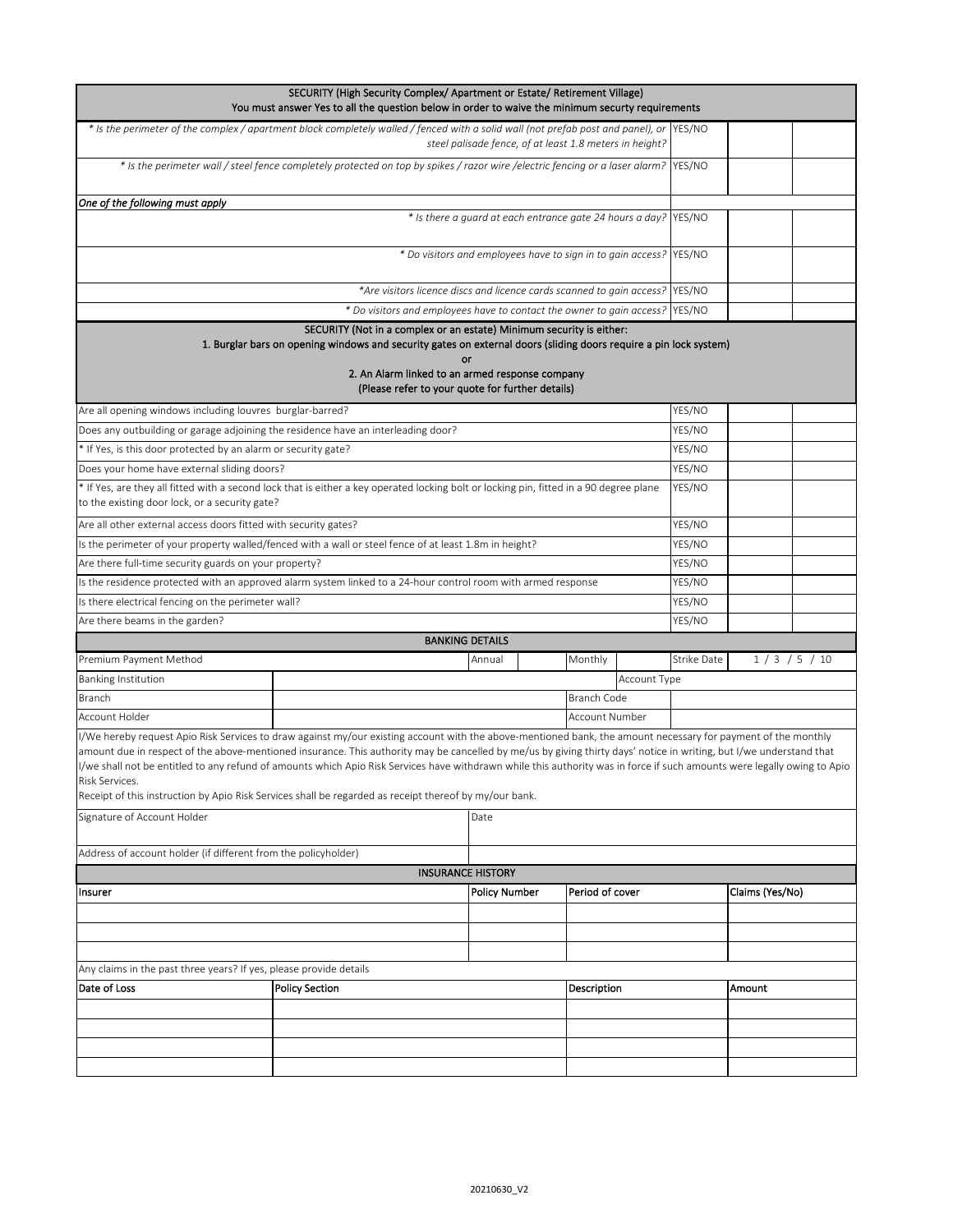| Have you or has any member of your household:<br>• had any application for insurance declined or insurance cancelled or renewal refused or not invited or had special conditions imposed?                                                                                                                                                                                                                                                                                                                                                                                                                                                                                                                                                                                                                                                         |                 |                                  |                                 | <b>YES</b>                    | N <sub>O</sub> |
|---------------------------------------------------------------------------------------------------------------------------------------------------------------------------------------------------------------------------------------------------------------------------------------------------------------------------------------------------------------------------------------------------------------------------------------------------------------------------------------------------------------------------------------------------------------------------------------------------------------------------------------------------------------------------------------------------------------------------------------------------------------------------------------------------------------------------------------------------|-----------------|----------------------------------|---------------------------------|-------------------------------|----------------|
| If YES, provide details:                                                                                                                                                                                                                                                                                                                                                                                                                                                                                                                                                                                                                                                                                                                                                                                                                          |                 |                                  |                                 |                               |                |
|                                                                                                                                                                                                                                                                                                                                                                                                                                                                                                                                                                                                                                                                                                                                                                                                                                                   |                 |                                  |                                 |                               |                |
| • been involved in any civil or criminal litigation in the past 3 years or have you had a civil judgment against you?                                                                                                                                                                                                                                                                                                                                                                                                                                                                                                                                                                                                                                                                                                                             |                 |                                  |                                 | YES                           | NO.            |
| If Yes, please give the amount of the loss and describe what happened. Also give the names of the insurance companies and policy numbers if you were insured at the<br>time. Claims rejected must be mentioned.                                                                                                                                                                                                                                                                                                                                                                                                                                                                                                                                                                                                                                   |                 |                                  |                                 |                               |                |
|                                                                                                                                                                                                                                                                                                                                                                                                                                                                                                                                                                                                                                                                                                                                                                                                                                                   |                 |                                  |                                 |                               |                |
|                                                                                                                                                                                                                                                                                                                                                                                                                                                                                                                                                                                                                                                                                                                                                                                                                                                   |                 |                                  |                                 |                               |                |
| • during the past 3 years submitted any claims or suffered any other losses not claimed for (for example – a burglary, or a lost camera, etc.)                                                                                                                                                                                                                                                                                                                                                                                                                                                                                                                                                                                                                                                                                                    |                 |                                  |                                 | YES                           | N <sub>O</sub> |
| If yes, please supply the value of the loss and describe what happened. Supply the name of the insurer and policy number if you were insured at the time. Declined                                                                                                                                                                                                                                                                                                                                                                                                                                                                                                                                                                                                                                                                                |                 |                                  |                                 |                               |                |
|                                                                                                                                                                                                                                                                                                                                                                                                                                                                                                                                                                                                                                                                                                                                                                                                                                                   |                 |                                  |                                 |                               |                |
|                                                                                                                                                                                                                                                                                                                                                                                                                                                                                                                                                                                                                                                                                                                                                                                                                                                   |                 |                                  |                                 |                               |                |
|                                                                                                                                                                                                                                                                                                                                                                                                                                                                                                                                                                                                                                                                                                                                                                                                                                                   |                 | SHARING OF INSURANCE INFORMATION |                                 |                               |                |
| acknowledge that the sharing of insurance information for underwriting and claims purposes (including credit information) between insurers is in the public interest as                                                                                                                                                                                                                                                                                                                                                                                                                                                                                                                                                                                                                                                                           |                 |                                  |                                 |                               |                |
| acknowledge that the insurance information provided by me may be stored in the shared database and used as set out above as well as for any decision pertaining to<br>the continuance of my policy or the meeting of any claims I may submit.<br>consent to such information being disclosed to any other insurance company or its agent.<br>consent to a background check being performed if required<br>acknowledge that the information may be verified against legally recognized sources or databases.<br>AGREE THAT this proposal shall be the basis of the contract between the insurer and myself.<br>WILL ACCEPT the insurer's policy wording.<br>I UNDERSTAND that this insurance will not commence until this proposal has been accepted by the insurer.<br>If you are unable to sign this declaration, please give your reasons here: |                 |                                  |                                 |                               |                |
| warrant that the answers given are true, and I do not know of any material facts, even though specific questions about them have not been asked, that should be                                                                                                                                                                                                                                                                                                                                                                                                                                                                                                                                                                                                                                                                                   |                 |                                  |                                 |                               |                |
| communicated to the Insurer                                                                                                                                                                                                                                                                                                                                                                                                                                                                                                                                                                                                                                                                                                                                                                                                                       |                 |                                  |                                 |                               |                |
|                                                                                                                                                                                                                                                                                                                                                                                                                                                                                                                                                                                                                                                                                                                                                                                                                                                   |                 |                                  |                                 |                               |                |
| Inception Date of Policy                                                                                                                                                                                                                                                                                                                                                                                                                                                                                                                                                                                                                                                                                                                                                                                                                          |                 | Insurer                          |                                 | INFINITI/ HOLLARD / DISCOVERY |                |
|                                                                                                                                                                                                                                                                                                                                                                                                                                                                                                                                                                                                                                                                                                                                                                                                                                                   |                 |                                  |                                 |                               |                |
|                                                                                                                                                                                                                                                                                                                                                                                                                                                                                                                                                                                                                                                                                                                                                                                                                                                   | Signature       |                                  |                                 | Date                          |                |
| The following cover is available to you (please note that certain sections may already be in force or may not be applicable to your personal                                                                                                                                                                                                                                                                                                                                                                                                                                                                                                                                                                                                                                                                                                      |                 | insurance requirements)          |                                 |                               |                |
| <b>COVER/SECTION</b>                                                                                                                                                                                                                                                                                                                                                                                                                                                                                                                                                                                                                                                                                                                                                                                                                              | <b>SELECTED</b> |                                  | <b>REASON FOR NOT SELECTING</b> |                               |                |
| <b>Buildings</b>                                                                                                                                                                                                                                                                                                                                                                                                                                                                                                                                                                                                                                                                                                                                                                                                                                  | YES/NO          |                                  |                                 |                               |                |
| Buildings cover: Comprehensive<br>Subsidence and Landslip                                                                                                                                                                                                                                                                                                                                                                                                                                                                                                                                                                                                                                                                                                                                                                                         | YES/NO          |                                  |                                 |                               |                |
| Contents                                                                                                                                                                                                                                                                                                                                                                                                                                                                                                                                                                                                                                                                                                                                                                                                                                          | YES/NO          |                                  |                                 |                               |                |
| Portable Possessions (worldwide cover)                                                                                                                                                                                                                                                                                                                                                                                                                                                                                                                                                                                                                                                                                                                                                                                                            | YES/NO          |                                  |                                 |                               |                |
| Cyber insurance                                                                                                                                                                                                                                                                                                                                                                                                                                                                                                                                                                                                                                                                                                                                                                                                                                   | YES/NO          |                                  |                                 |                               |                |
| Bank Vault Items                                                                                                                                                                                                                                                                                                                                                                                                                                                                                                                                                                                                                                                                                                                                                                                                                                  | YES/NO          |                                  |                                 |                               |                |
| Personal Accident                                                                                                                                                                                                                                                                                                                                                                                                                                                                                                                                                                                                                                                                                                                                                                                                                                 | YES/NO          |                                  |                                 |                               |                |
| Other vehicles:<br>Trailers/ Caravans / Pleasurecraft                                                                                                                                                                                                                                                                                                                                                                                                                                                                                                                                                                                                                                                                                                                                                                                             | YES/NO          |                                  |                                 |                               |                |
| Vehicles                                                                                                                                                                                                                                                                                                                                                                                                                                                                                                                                                                                                                                                                                                                                                                                                                                          | YES/NO          |                                  |                                 |                               |                |